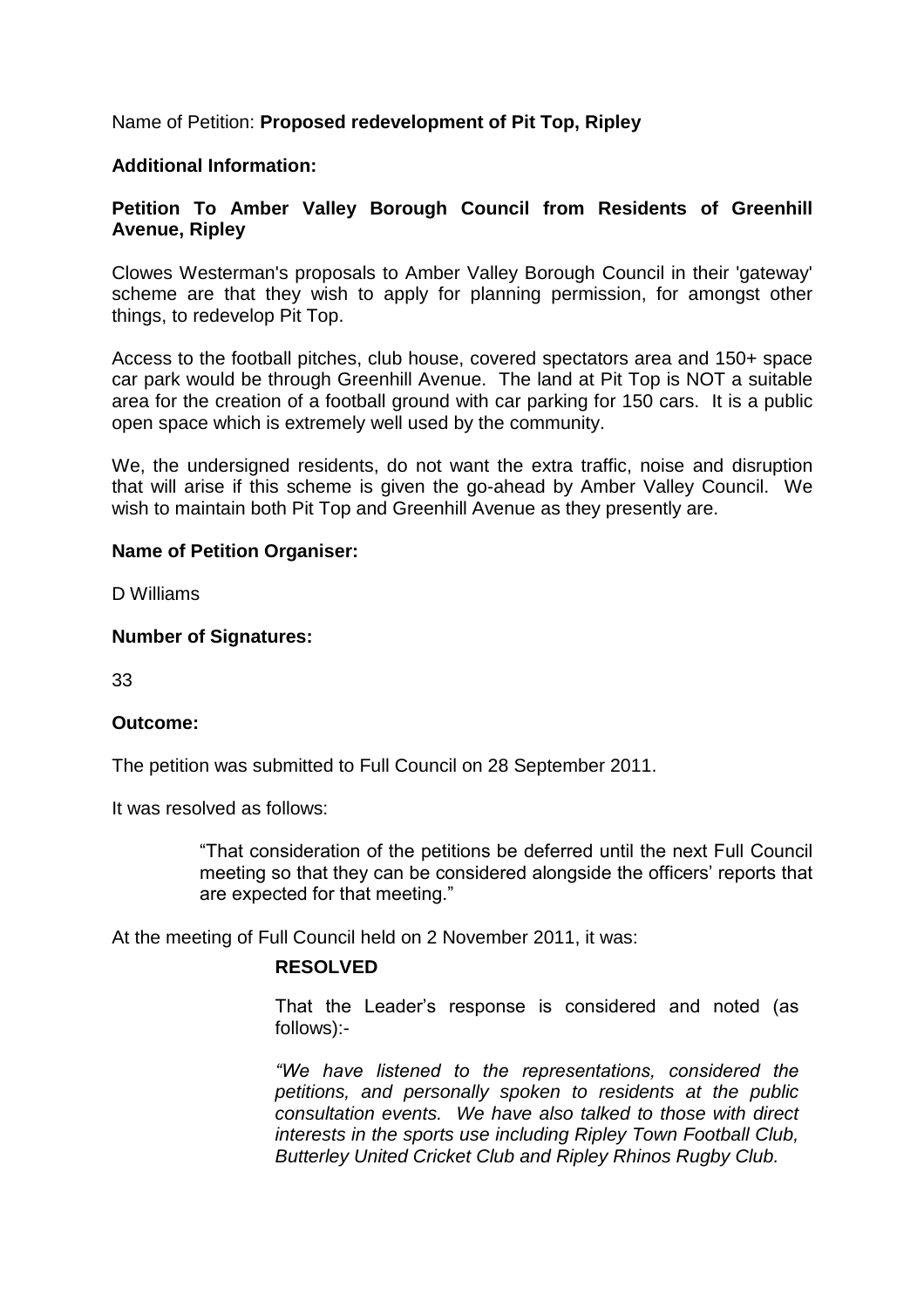*We want to help those clubs find more permanent homes that will allow them to grow as sport leaders in the community. We believe that this development will assist this process. However, we will only look to the Pit Top site if we cannot find suitable homes elsewhere for all these clubs.*

*We will exclude the Trust land, or what is described by some* as the 'CISWO' land, (about three and a half acres) from this *development, which means, for example, that the skateboarders can stay where they are, if that is what they want.*

*We will consult widely on enhancing this land to 'Green Flag' standard, and converting the land immediately to the south, mostly fronting Nottingham Road (about eight acres), into recreation use, in advance of the development.*

*We will so consult on the proposed new facilities and on the proposedname"GreenwichPark".*

*This means that there will be much better recreation provision than at present, irrespective of whether the development goes ahead.*

*The development still proposes to provide much needed housing, in place of the industrial planning permission, but the access would be from Nottingham Road.*

*Officers will be reporting to Council tonight on firm proposals to progress the construction of the first phase of the A610 link road to Alfreton Road in Codnor, (between 1500 to 1800 metres (or about a mile) depending on the final route) if this development goes ahead.*

*If this first phase progresses, it will release unkempt land at the front of the industrial estate that the County Council has retained for the previous line of the link road. This will allow the* land to be put to better use, so improving the 'Gateway' to *Ripley when approached from Codnor.*

*In respect of the proposed superstore we have restricted the footprint of the development, hence the exclusion of the Trust ('CISWO')land.*

*We have also obtained improvements to reduce the height, scale and setting of the proposed superstore, with the retention of the existing tree line at the northern end of the site, fronting*